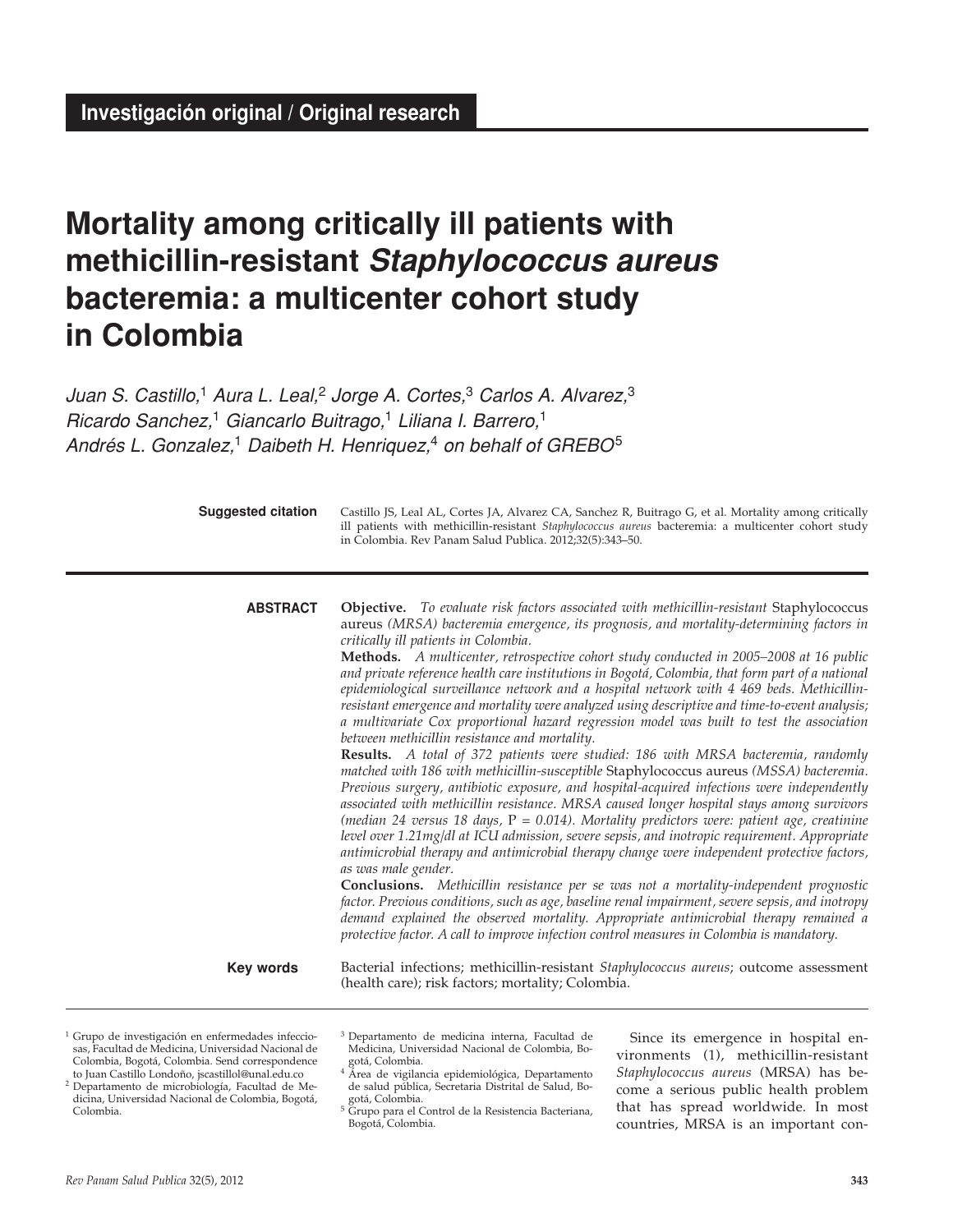cern for hospital infection-control programs, especially in the Intensive Care Units (ICU), where it can cause severe complications (2–4). As a cause of bacteremia, an MRSA can be related to poor outcomes for the patient, the patient's family, and the healthcare providers (5, 6).

The relationships between methicillin resistance and mortality, morbidity, prolonged length of stay, and higher hospital costs have been widely studied (7–9). Risk factors for MRSA development in the ICU setting have been analyzed, and invasive device exposure, hospital acquired infections, and previous antimicrobial treatment are well recognized as predisposing conditions (5, 10). On the other hand, some reports have studied the effect of MRSA on clinical outcomes, especially mortality (11). However, there has been wide variability in methodology, sample size, confounding variables, and data analysis strategies (12–20).

A consistent conclusion on MRSAassociated mortality in the ICU cannot be reached with the available evidence; however, some prognosis factors have been established for negative outcomes of MRSA bacteremia. Some reports have discussed the role of baseline comorbidities, illness severity, cardiovascular impairment, and multiorganic dysfunction as predictors of hospital mortality (12–15, 17). Recent literature has brought into question the protective function of adequate, initial antimicrobial therapy, and its timely implementation after bacteremia onset (20–22).

The present study evaluates risk factors associated with MRSA bacteremia emergence, its prognosis, and mortality-determining factors in critically ill patients in Colombia.

# **METHODS**

# **Study setting**

A retrospective cohort study was conducted at 16 public and private reference health care institutions in Bogotá, Colombia. All institutions belonged to an epidemiological surveillance network that receives and processes microbiological data from hospitals around the country. During the observation period, the hospital network had 4 469 beds and reported 347 active beds for medical,

cardiovascular, pediatric, and burn intensive care services. Hospital capacity ranged from 46–630 beds.

# **Data collection**

All critical care isolations of MRSA bacteremia among in-patients at least 16 years of age at participating institutions in January 2005–December 2008 were identified and matched (1:1 ratio), by hospital and year, with a randomlyselected sample of patients with methicillin-susceptible *Staphylococcus aureus* (MSSA) bacteremia. Clinical information was extracted from medical records by a team of trained physicians who consulted with one of the infectious disease specialists in the group (JAC, CAA, ALL). A list of random numbers was used to select the unexposed group in each participating institution. Patients with polymicrobial bacteremias were excluded.

Sample size was calculated assuming an effect size for oxacillin equivalent to a hazard ratio (HR) of 1.5, with a theoretical event frequency of 50%, an alpha value of 0.05, and a sample power of 80% for a two-tailed hypothesis test. In a 1:1 ratio, a sample size of 382 subjects was adequately powered to observe a difference in the survival function expressed by an HR of 1.5.

The institutional review board of the School of Medicine at the Universidad Nacional de Colombia (National University of Colombia, Bogotá, Colombia) approved the study protocol in August 2007. In addition, all participating institutions independently approved their own participation in the study.

# **Definitions and variables**

An episode of *S. aureus* bacteremia was defined according to the criteria established by the Centers for Disease Control and Prevention (CDC, Atlanta, Georgia, United States) as an isolation of the target pathogen with signs or symptoms of infection and without other simultaneous micro-organisms. The source of bacteremia, as well as of co-infections, was defined using the same guidelines (23). Furthermore, the source of infection was classified as eradicable and non-eradicable according to the availability of any intervention intended to remove it (i.e., catheter

withdrawal, peritoneal lavage, abscess drainage, tissue resection, prosthesis removal, and others.)

Health care-associated infection was defined using Friedman's criteria (24). Bacteremia occurring 48 hours after hospitalization was considered nosocomial, and so were infections related to an implant or device used in the previous year.

Death was considered directly attributable to bacteremia if the patient, in the absence of any other reasonable explanation, presented signs or symptoms of bacteremia in the 7 days preceding death or had an active infection in another location caused by the same micro-organism (25). If the patient did not present a likely cause of death, bacteremia was still considered the probable cause of death (7).

Adequate antimicrobial treatment was defined as administration of the microbiological agent pertinent to reported resistance profile within the first 48 hours of the bacteremia onset in the appropriate manner, frequency, dose, and duration.

# **Comorbidity**

Baseline risk of death and severity of disease at ICU admission time was assessed using the Acute Physiology and Chronic Health Evaluation II (APACHE II) score and the McCabe classification, respectively (26, 27). Comorbid conditions were measured using the Charlson index (28). International Sepsis Definition Conference criteria were used for all infection-related outcomes (29). Patients were considered immunocompromised if any pre-stated conditions (i.e., acquired immunodeficiency syndrome, autoimmune disease, cancer, chemotherapy, chronic renal failure, cirrhosis, high-dose steroid treatment, severe burns, severe malnourishment, transplantation, or uncontrolled diabetes mellitus) were documented in the 30-day period preceding bacteremia. Clinical background, such as hospitalizations, invasive devices, use of antibiotics, and surgical procedures, were also recorded.

# **Microbiological methods**

*Staphylococcus aureus* isolation and typing were done in all participating laboratories according to standardized techniques. Antimicrobial susceptibility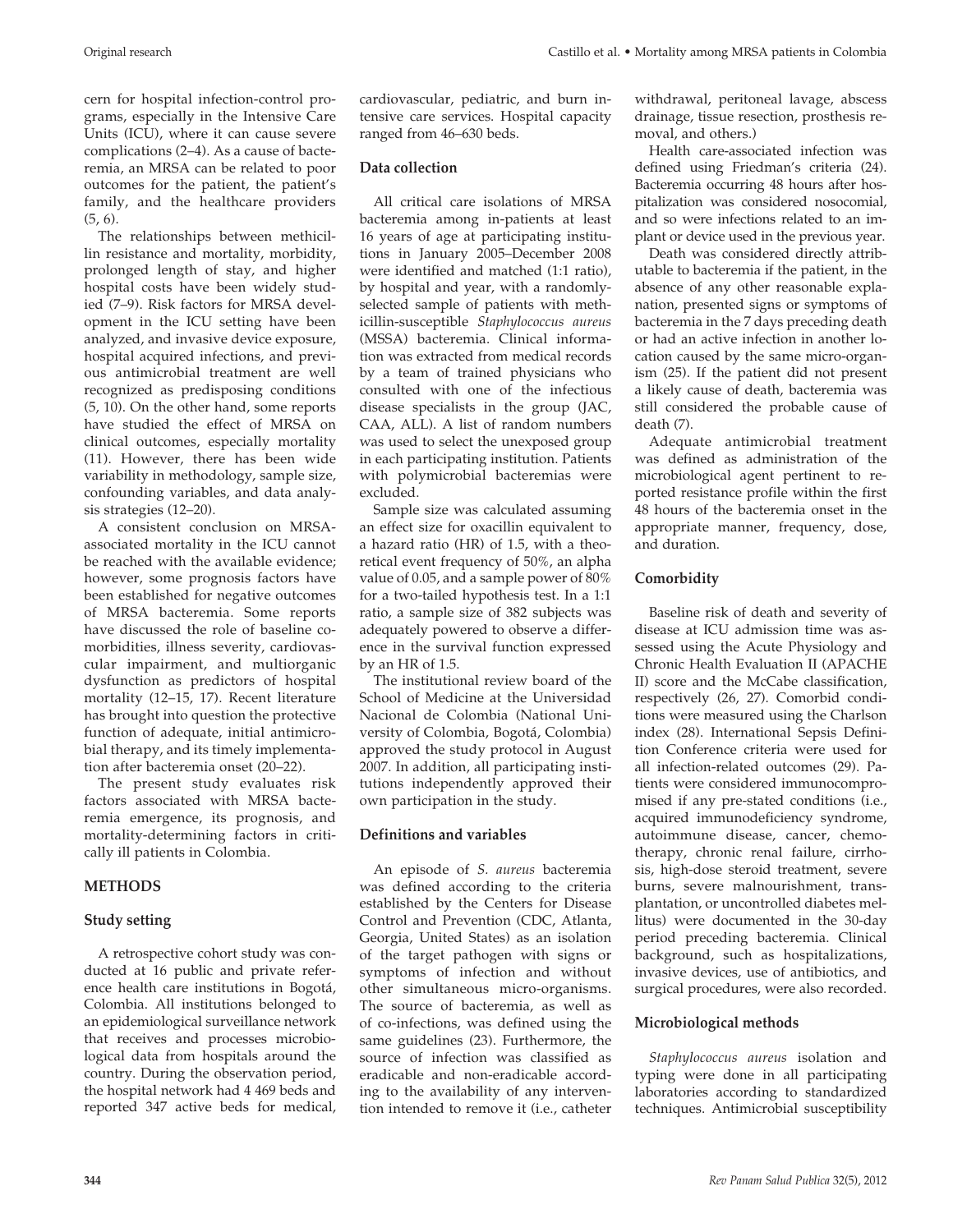was performed by an automated microdilution method using either VITEK® (bioMérieux Inc., Marcy l'Étoile, France) or MicroScan® (Siemens Healthcare Diagnostics Inc., Tarrytown, New York, United States).

 Methicillin resistance was defined as a minimum inhibitory concentration of 4 mg/L accordingly to Clinical and Laboratory Standards Institute criteria (30). Participating hospitals did not routinely perform a Cefoxitin confirmatory test.

## **Statistical analyses**

The main outcome was overall mortality, defined as death by any cause during the first 30 days of bacteremia. Discrete variables were expressed as frequencies (percentages) and continuous variables as means (with standard deviation) or medians (with inter-quartile range) according to data distribution. Comparative analyses between proportions were done with the Chi-square test or Fisher's exact test; and the Student's t test or Wilcoxon's rank sum test were used for the continuous variables, as appropriate.

To evaluate variables associated with MRSA resistance, logistic regression was done using resistance or susceptible micro-organisms as outcome. To study the influence of methicillin resistance and other variables on overall mortality, a Cox proportional hazard regression was performed. Survival rates per 1 000 patients/day were calculated, and Kaplan Meier survivor functions were estimated and compared between different groups using the log rank test. Variables with  $P$  value  $< 0.10$  in bivariate analyses or those with a plausible biological relationship to the outcome were considered in multivariate modeling. Starting from a full model, variables were added and removed using a stepwise approach (31). Some predictors were restricted according to correlation test in order to avoid collinearity using a correlation coefficient greater than 0.70. Two independent models were constructed, one forcing the introduction of methicillin resistance and the other without the presence of this variable; models were contrasted with a likelihood ratio test. Hazard ratios with 95% Confidence Intervals (95%CI) were reported. Proportional hazard assumption was evaluated both graphically and statistically using Schoenfeld residuals, and time dependent covariates were considered in final models. All tests were two-tailed and *P* < 0.05 was considered to indicate statistical significance. All analyses were performed using Stata® version 11.1 (StataCorp LP, College Station, Texas, United States).

## **RESULTS**

A total of 372 patients were included in the study; 186 with MRSA bacteremia matched 1:1 with 186 with MSSA. Of the study population, those 65 years of age and older represented 43.8%. No important differences in age, sex, or baseline severity were observed; however, previous surgery, previous antibiotic use, invasive devices, or hospital environment exposure were more frequent in MRSA patients. Comparison of baseline characteristics among exposed groups is shown in Table 1. Logistic regression showed that previous surgery (Odds Ratio [OR] = 2.55; 95%CI: 1.59–4.08), previous antibiotic exposure (OR = 4.05; 95%CI: 2.31–7.14), and hospital-related bacteremia were risk factors for MRSA emergence (Table 2).

Median survival time was 28 days for the entire cohort. Compared to MSSAinfected patients, MRSA was associated with longer hospital stays among survivors (median 30 days vs. 21 days, *P* < 0.001) and a higher risk of global hospital mortality (57% vs. 46.2%, *P* = 0.038). A total of 192 patients died during hospitalization, corresponding to a general mortality rate of 29.64 per 1 000 patient-days. A clinical, but not statistically significant, attributable mortality was observed in MRSA contrasted with MSSA (71.7 vs. 57%, *P* = 0.097). Mortality rates were significantly higher in women (40.02 per 1 000 patient-days), patients 65 years of age and older (43.10), and those with septic shock (53.91), multiple organ failure (65.88), creatinine more than 1.21 mg/dL at ICU admission (46.31), and initial inappropriate treatment (43.54) (Table 3). Despite the presence of a gradient according to risk categories for severity indicators, such as APACHE II and McCabe at ICU admission, these differences were not statistically significant.

Cox proportional hazard model results are summarized in Table 4. Variables associated with an increased risk of overall mortality were older age, creatinine level at ICU admission more than 1.21 mg/dL, presence of severe sepsis, and

inotropic requirement. Methicillin resistance was not an independent prognostic factor for mortality once adjusted for other predictors. Independent protective factors were initial, adequate treatment; antibiotic change during infection; and being male.

## **DISCUSSION**

This study showed a clinical, but not statistically-significant, difference in mortality in MRSA bloodstream infections when compared to MSSA bacteremia in critical care patients. Risk factors for methicillin resistance identification were related to previous health care exposure. Risk factors for mortality among patients with *S. aureus* bacteremia can be classified into three categories: those related to the micro-organism, those related to the affected individual (comorbidity), and those related to the severity of the infection (clinical status at admission). Contrasted with previous research in critical care settings (13, 15, 16, 18, 32), these results did not register an independent effect of methicillin resistance phenotypes on overall mortality. Lack of methicillin resistance effect on unfavorable outcomes could be explained by the effect of other predictors as set out in non-exclusive ICU comparisons (6, 8) and ICU comparisons (19). On the other hand, initial adequate treatment, as reported in previous studies, represented an important protective factor against MRSA mortality (20) and an indirect indicator of the effect of the antimicrobial resistance. Previous evidence suggests that MRSA isolation and length of hospital stay are important risk factors in the event of inappropriate empirical antimicrobial treatment (33). Independent effect of recognized mortality predictors, such as age (10, 13, 19, 34), gender (35), creatinine level at ICU admission (36), shock, and sepsis with at least one organ impairment (33), were seen in critical care patient populations.

These findings, however, agreed with other multicenter studies, and confirmed the prognostic significance of severity gradation from sepsis, severe sepsis, and shock as forms to evaluate clinical presentation at admission (37). Some correlation between severe sepsis and multiorganic dysfunction; and septic shock and inotropic requirement was documented. It leads to restriction of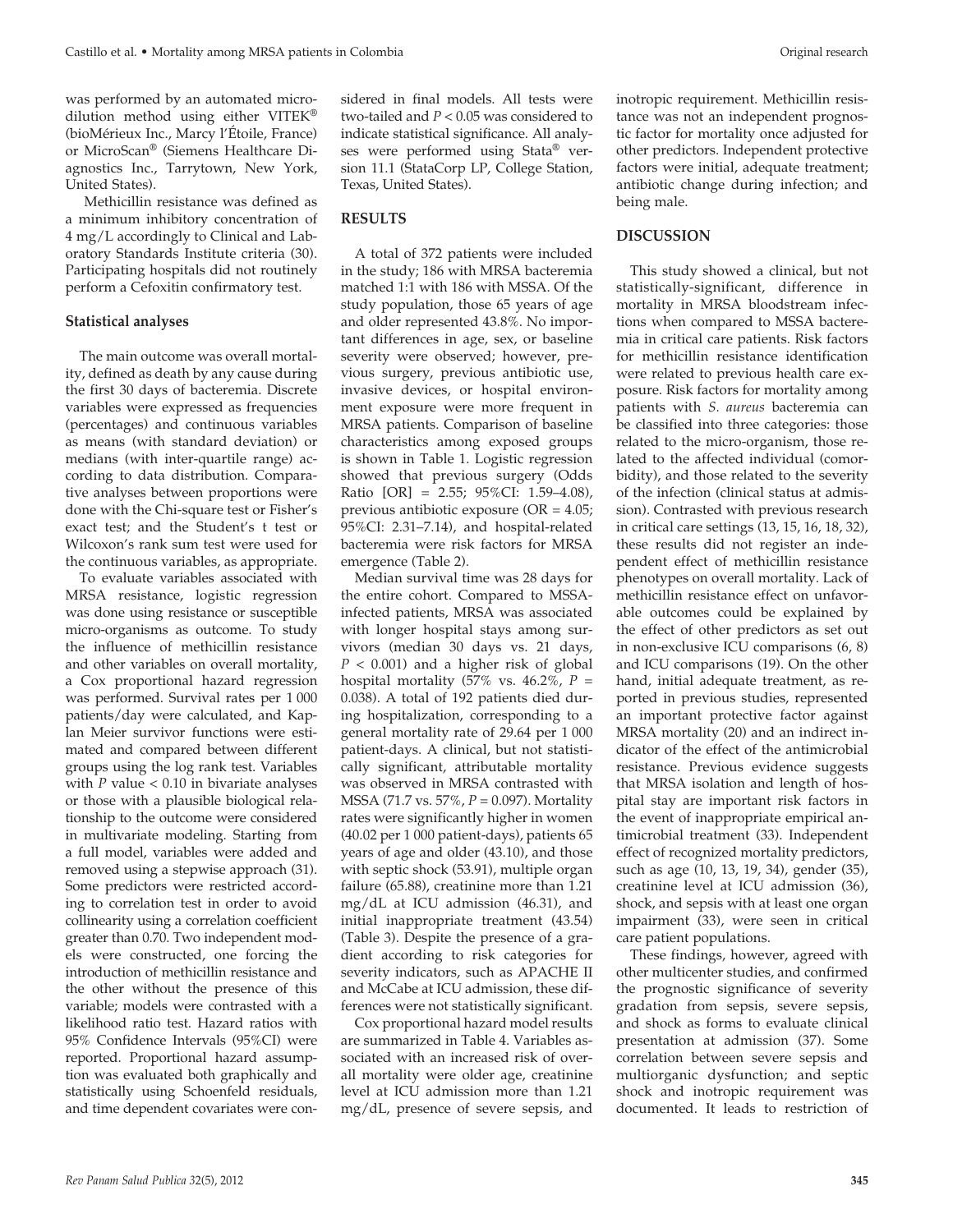|                                                                        |      | $MSSAb$ (n = 186) |      | $MRSAc$ (n = 186) |      | Total $(n = 372)$ |           |
|------------------------------------------------------------------------|------|-------------------|------|-------------------|------|-------------------|-----------|
| Characteristica                                                        | No.  | $\%$              | No.  | $\%$              | No.  | $\%$              | $P$ value |
| Age in years [mean (SE <sup>d</sup> )]                                 | 57.9 | 1.4               | 57.7 | 1.4               | 57.8 | 3.0               | 0.900     |
| Sex (male)                                                             | 105  | 56.5              | 116  | 62.4              | 221  | 59.4              | 0.245     |
| Referred                                                               | 83   | 44.6              | 90   | 48.4              | 173  | 46.5              | 0.467     |
| Type of referring institution                                          |      |                   |      |                   |      |                   | 0.247     |
| Hospital                                                               | 77   | 92.8              | 77   | 86.5              | 154  | 89.5              |           |
| Home care service                                                      | 0    | $\mathbf 0$       | 2    | 2.2               | 2    | 1.2               |           |
| Ambulatory                                                             | 6    | 7.2               | 10   | 11.2              | 16   | 9.3               |           |
| Clinical background                                                    |      |                   |      |                   |      |                   |           |
| Immunosuppression                                                      | 85   | 45.7              | 94   | 50.5              | 179  | 48.1              | 0.350     |
| Previous surgery                                                       | 73   | 39.2              | 125  | 67.2              | 198  | 53.2              | < 0.001   |
| Hospitalization in the last year                                       | 87   | 46.8              | 103  | 55.4              | 190  | 51.1              | 0.312     |
| Previous antibiotic exposure                                           | 115  | 62.5              | 164  | 88.6              | 279  | 75.6              | < 0.001   |
| Previous invasive device                                               | 160  | 86                | 179  | 96.2              | 339  | 91.1              | 0.001     |
| LOS <sup>e</sup> before bacteremia (days) [median (IQR <sup>f</sup> )] | 5    | $(1-9)$           | 12   | $(2 - 15)$        | 7    | $(13 - 13)$       | < 0.001   |
| APACHE II score [median (IQR <sup>f</sup> )]                           | 15   | $(10 - 20)$       | 15   | $(11 - 22)$       | 15   | $(11 - 21)$       | 0.4085    |
| Charlson score $>$ 3                                                   | 94   | 50.5              | 94   | 50.5              | 188  | 50.5              | 1.000     |
| Baseline serum creatinine (mg/dL)                                      | 1.1  | 1.41              | 1.07 | 1.18              | 1.1  | 1.23              | 0.406     |
| McCabe classification                                                  |      |                   |      |                   |      |                   | 0.571     |
| Rapidly fatal                                                          | 11   | 5.9               | 9    | 4.8               | 20   | 5.4               |           |
| <b>Ultimately fatal</b>                                                | 80   | 43                | 72   | 38.7              | 152  | 40.9              |           |
| Nonfatal                                                               | 95   | 51.1              | 105  | 56.5              | 200  | 53.8              |           |
| Place of bacteremia acquisition                                        |      |                   |      |                   |      |                   | 0.005     |
| Community or AH <sup>9</sup>                                           | 36   | 19.3              | 13   | $\overline{7}$    | 49   | 13.2              |           |
| Referent institution                                                   | 26   | 14                | 26   | 14                | 52   | 14                |           |
| Index hospital, non ICU                                                | 34   | 18.3              | 42   | 22.6              | 77   | 20.7              |           |
| Index hospital, ICU                                                    | 90   | 48.4              | 105  | 56.4              | 194  | 52.1              |           |
| Source of bacteremia                                                   |      |                   |      |                   |      |                   | 0.348     |
| Central venous catheter                                                | 67   | 50.7              | 72   | 56.7              | 139  | 53.6              |           |
| Respiratory tract                                                      | 32   | 24.2              | 24   | 18.9              | 56   | 21.6              |           |
| Surgical site                                                          | 4    | 3                 | 8    | 6.3               | 12   | 4.6               |           |
| Skin and soft tissue                                                   | 12   | 9.1               | 10   | 7.9               | 22   | 8.5               |           |
| Unknown                                                                | 54   | 29                | 59   | 31.7              | 113  | 30.4              |           |
| Classification of source                                               |      |                   |      |                   |      |                   | 0.998     |
| Eradicable                                                             | 86   | 47                | 85   | 46.7              | 171  | 46.8              |           |
| Non-eradicable                                                         | 97   | 53                | 97   | 53.3              | 194  | 53.2              |           |

| TABLE 1. Comparison of patients' baseline characteristics according to their methicillin resistance profile in a hospital |  |  |  |  |  |
|---------------------------------------------------------------------------------------------------------------------------|--|--|--|--|--|
| network in Colombia, 2005-2008                                                                                            |  |  |  |  |  |

a Variables are stated as frequency (number and percentage) unless otherwise specified.<br>
b Methicillin-susceptible *Staphylococcus aureus*.<br>
c Methicillin-resistant *Staphylococcus aureus*.<br>
d Standard error.<br>
e Length of

<sup>9</sup> Ambulatory health care.

|                                |  | TABLE 2. Bivariate and multivariate analysis of risk factors related to     |  |  |  |  |
|--------------------------------|--|-----------------------------------------------------------------------------|--|--|--|--|
|                                |  | methicillin resistant <i>Staphylococcus aureus</i> bacteremia in a hospital |  |  |  |  |
| network in Colombia, 2005–2008 |  |                                                                             |  |  |  |  |

| <b>Risk factor</b>                       | ORa  | 95%Clb        | AOR <sup>c</sup> | 95%CI         |
|------------------------------------------|------|---------------|------------------|---------------|
| Age $(>65$ years)                        | 1.16 | $0.77 - 1.76$ |                  |               |
| Sex (male)                               | 1.28 | $0.84 - 1.94$ |                  |               |
| Immunosuppression                        | 1.21 | $0.81 - 1.82$ |                  |               |
| Hospitalization in the last year         | 1.32 | $0.77 - 2.26$ |                  |               |
| LOS <sup>d</sup> before bacteremia (day) | 1.08 | $1.06 - 1.11$ |                  |               |
| Previous invasive device                 | 4.16 | 1.76-9.83     |                  |               |
| Previous surgery                         | 3.17 | $2.08 - 4.85$ | 2.55             | 1.59-4.08     |
| Previous antibiotic exposure             | 4.69 | $2.72 - 8.07$ | 4.06             | $2.31 - 7.14$ |
| Place of bacteremia acquisition          |      |               |                  |               |
| Community or AH <sup>e</sup>             |      |               |                  |               |
| Referent institution                     | 2.77 | $1.20 - 6.38$ | 2.77             | $1.15 - 6.70$ |
| Index hospital, non-ICUf                 | 3.42 | $1.57 - 7.45$ | 2.68             | $1.17 - 6.14$ |
| Index hospital, ICU                      | 3.23 | $1.61 - 6.47$ | 2.65             | $1.27 - 5.54$ |

a Odds ratio.<br>  $\frac{b}{\sqrt{2}}$  95% confidence interval.<br>  $\frac{c}{\sqrt{2}}$  Adjusted odds ratio.<br>  $\frac{d}{\sqrt{2}}$  Ambulatory health care.

<sup>f</sup> Intensive care unit.

less significant predictors in the final model. Although some limitations can be expected from a non-standardized procedure for measurement of creatinine levels, this factor and sepsis severity constituted important predictors of general mortality and do not show collinearity with other predictors. Some controversy exists in recent literature regarding gender differences in mortality (10, 38); biological factors and comorbid conditions can be reasonable explanations for this discrepancy.

Some studies have found an explanatory effect of baseline severity on hospital mortality rate (13, 19). The present study did not observe any important, independent effect of the McCabe classification or the APACHE II score on mortality. Nonetheless, with bivariate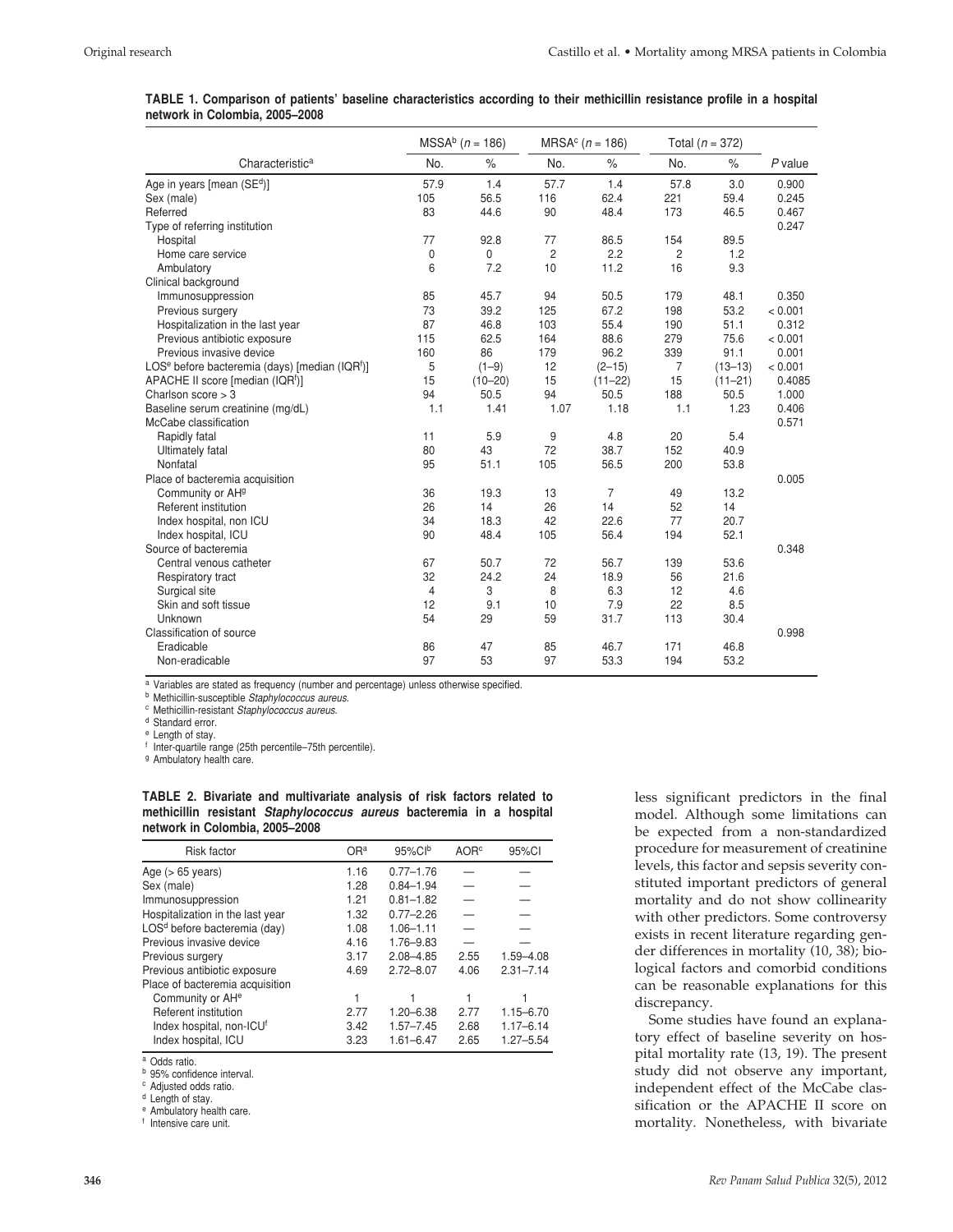**TABLE 3. Bivariate analysis of mortality rates by predictor for** *Staphylococcus aureus* **bloodstream infections in critically ill patients from a hospital network in Colombia, 2005–2008**

| Mortality predictor                | Patients | Mortality rate <sup>a</sup> | 95%Clb        | $P$ value <sup>c</sup> |
|------------------------------------|----------|-----------------------------|---------------|------------------------|
| Overall                            | 372      | 29.64                       | 25.4-34.59    |                        |
| Sex                                |          |                             |               | 0.0052                 |
| Male                               | 151      | 24.17                       | 19.57-29.86   |                        |
| Female                             | 221      | 40.02                       | 31.92-50.19   |                        |
| Age (years)                        |          |                             |               | < 0.0001               |
| $15 - 64$                          | 209      | 21.23                       | 16.83-26.79   |                        |
| $\geq 65$                          | 163      | 43.10                       | 35.06-53.00   |                        |
| Methicillin resistance             |          |                             |               | 0.0697                 |
| Susceptible                        | 186      | 25.73                       | 20.29-32.63   |                        |
| Resistant                          | 186      | 33.34                       | 27.21-40.86   |                        |
| Previous surgery                   |          |                             |               | 0.0797                 |
| No                                 | 174      | 35.09                       | 28.18-43.68   |                        |
| Yes                                | 198      | 25.70                       | 20.67-31.95   |                        |
| Multiple organ failure             |          |                             |               | < 0.0001               |
| No                                 | 184      | 9.54                        | 6.74-13.49    |                        |
| Yes                                | 167      | 65.88                       | 54.96-78.96   |                        |
| Classification of source           |          |                             |               | 0.0973                 |
| Eradicable                         | 194      | 33.03                       | 26.86-40.61   |                        |
| Non eradicable                     | 171      | 25.58                       | 20.13-32.50   |                        |
| Immunosuppressant condition        |          |                             |               | 0.6968                 |
| No                                 | 193      | 28.91                       | 23.19-36.04   |                        |
| Yes                                | 179      | 30.38                       | 24.47-37.72   |                        |
| McCabe classification              |          |                             |               | 0.2612                 |
| Rapidly fatal                      | 20       | 41.52                       | 23.58-73.11   |                        |
| Ultimately fatal                   | 152      | 31.88                       | 25.18-40.37   |                        |
| Nonfatal                           | 200      | 26.85                       | 21.57-33.43   |                        |
| <b>APACHE II score</b>             |          |                             |               | 0.0683                 |
| < 10                               | 61       | 20.41                       | 13.02-31.20   |                        |
| $10 - 19$                          | 160      | 28.51                       | 22.40-36.29   |                        |
| > 20                               | 151      | 34.77                       | 27.77-43.53   |                        |
| Nature of bacteremia               |          |                             |               | 0.0298                 |
| ICU <sup>d</sup> acquired          | 198      | 24.97                       | 20.00-31.17   |                        |
| ICU treated <sup>e</sup>           | 166      | 35.67                       | 28.61-44.46   |                        |
| Severe sepsis                      |          |                             |               | < 0.0001               |
| No                                 | 104      | 3.32                        | 1.49-7.38     |                        |
| Yes                                | 264      | 43.09                       | 36.77-50.48   |                        |
|                                    |          |                             |               |                        |
| Septic shock<br>No                 | 160      |                             |               | < 0.0001               |
| Yes                                |          | 8.33                        | 5.58-12.43    |                        |
|                                    | 201      | 53.91                       | 45.42-63.98   |                        |
| Inotropic requirement              |          |                             |               | < 0.0001               |
| No                                 | 20       | 8.54                        | 5.51-13.24    |                        |
| Yes                                | 136      | 47.47                       | 40.13-56.16   |                        |
| Creatinine                         |          |                             |               | < 0.0001               |
| $< 1.20$ mg/dl                     | 203      | 22.86                       | 18.17-28.75   |                        |
| $>1.21$ mg/dl                      | 145      | 46.31                       | 37.25 - 57.58 |                        |
| Antibiotic change during infection |          |                             |               | 0.0026                 |
| No                                 | 86       | 36.09                       | 16.14-26.77   |                        |
| Yes                                | 60       | 20.78                       | 29.21-44.58   |                        |
| Initial adequate treatment         |          |                             |               | 0.0002                 |
| No                                 | 102      | 43.54                       | 33.59-56.45   |                        |
| Yes                                | 247      | 23.21                       | 18.95-28.45   |                        |

a 30-day hospital mortality rate per 1 000 patient / days, starting from bacteremia onset.

<sup>b</sup> 95% Confidence Interval.

<sup>c</sup> Log rank test was used for hypothesis testing.

<sup>d</sup> Intensive Care Unit.

<sup>e</sup> Bacteremia acquired outside the ICU; main cause of ICU admission.

analysis, some kind of gradient was observed in mortality rates. Despite the balanced severity between exposed groups, a plausible relationship between severity of disease at ICU admission and the later outcome can be suspected.

A significant difference was seen in mortality rates between ICU and non-ICU-acquired bacteremia. Length of stay prior to bacteremia, reported as a predictor of mortality in previous studies, did not show a differential effect among resistant and susceptible strains in this analysis.

Etiologic factors for acquisition of methicillin-resistance concurred with widely accepted knowledge that regards previous invasive devices, procedures, and antibiotic exposure as important factors related to hospital-acquired MRSA. In this study's context, the highest rate of invasive procedures was related to *Staphylococcus aureus* infections, particularly methicillin-resistant ones (39).

The high nosocomial origin registered in this cohort was related to the predominant presence of MRSA in the hospital environment during the study period. Recent reports suggest the emergence of MRSA varieties of community origin as the causative agent of health careassociated infections, with important mortality rates associated with USA 300 clones (40).

## **Study limitations**

A residual confusion could be related to retrospective nature of the research, especially related to molecular characteristics of some strains that could be related to worse outcomes and were not studied. Prospective studies could lead to a better characterization of widely known molecular diversity of MRSA strains in Latin American countries (41).

This study's main limitation is its retrospective nature, which could lead to some degree of information bias, potentially controlled by the participating institutions' standardization of definitions. Validation by local experts (infection control committees at each institution) and a centralized review committee created to validate the study date attempted to improve information quality.

Another limitation could be the sample size. The study had a sample of 10 subjects less than originally planned. Differences in mortality attributable to methicillin resistance profiles less than a 1.51 hazard ratio could be difficult to see with this sample size. It is worth noting, however, that this study represents one of the largest samples reported to date in the literature.

One of this study's strengths is its exposure-matching by cohorts in a 1:1 ratio within the same institution for the same year (using a random selection process). This allowed for controlling unidentified differences in each hospital environment and health care delivery.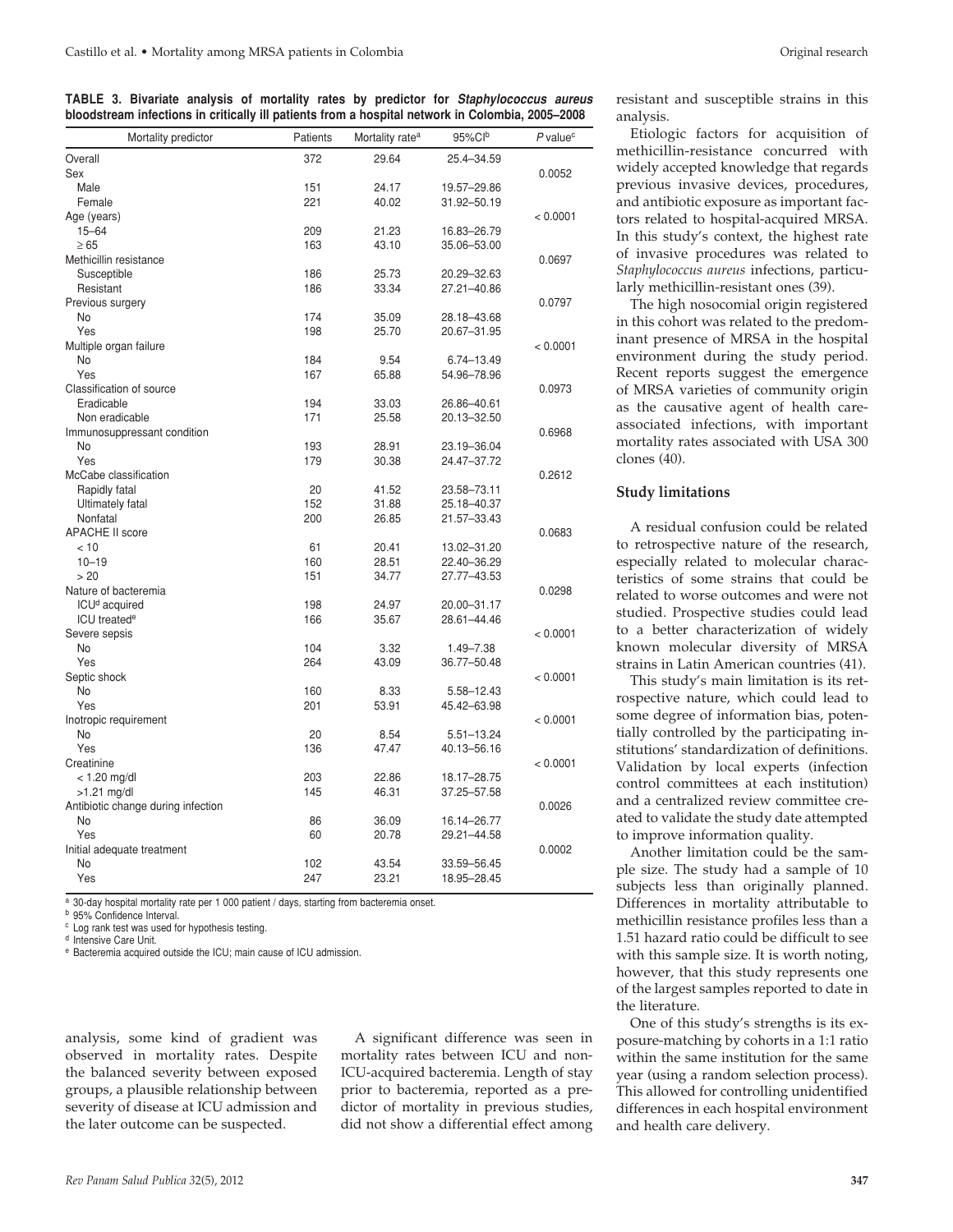|  | TABLE 4. Bivariate and multivariate analysis of hospital mortality predictors for Staphylococcus aureus bloodstream |  |
|--|---------------------------------------------------------------------------------------------------------------------|--|
|  | infections in critically ill patients in a hospital network in Colombia, 2005–2008                                  |  |

| Variable                            | Unadjusted hazard ratio<br>(bivariate) | Adjusted hazard ratio <sup>a</sup><br>(with methicillin resistance) | Adjusted hazard ratiob<br>(without methicillin resistance) |
|-------------------------------------|----------------------------------------|---------------------------------------------------------------------|------------------------------------------------------------|
| Methicillin resistance              | 1.31 (0.96-1.79)                       | $0.90(0.62 - 1.30)$                                                 |                                                            |
| Nosocomial bacteremia               | $0.65(0.44 - 0.95)$                    |                                                                     |                                                            |
| Catheter-related bacteremia         | $0.57(0.41 - 0.79)$                    |                                                                     |                                                            |
| APACHE II score <sup>c</sup>        | $1.04(1.02 - 1.07)$                    |                                                                     |                                                            |
| Multiple organ failure <sup>d</sup> | $6.03(4.09 - 8.90)$                    |                                                                     |                                                            |
| Inotropic requirement <sup>d</sup>  | $5.22(3.26 - 8.36)$                    | $2.58(1.48 - 4.51)$                                                 | $2.63(1.51 - 4.58)$                                        |
| Severe sepsis <sup>d</sup>          | 10.70 (5.02-22.83)                     | $6.19(2.16 - 17.78)$                                                | $6.05(2.11 - 17.33)$                                       |
| Septic shock <sup>d</sup>           | $5.74(3.74 - 8.82)$                    |                                                                     |                                                            |
| Sex                                 | $0.66(0.48 - 0.90)$                    | $0.64(0.45 - 0.91)$                                                 | $0.64(0.45 - 0.90)$                                        |
| Creatinine $(>1.21 \text{ mg/dL})$  | $1.87(1.36 - 2.57)$                    | $2.14(1.50 - 3.06)$                                                 | $2.13(1.49 - 3.04)$                                        |
| Age (years) $d$                     | $1.02(1.01 - 1.03)$                    | $1.01(1.00 - 1.02)$                                                 | $1.01(1.00 - 1.02)$                                        |
| Antibiotic change during infection  | $0.61(0.44 - 0.85)$                    | $0.49(0.34 - 0.71)$                                                 | $0.51(0.36 - 0.72)$                                        |
| Source of infection eradicated      | $0.74(0.53 - 1.02)$                    |                                                                     |                                                            |
| Initial adequate treatment          | $0.56(0.40 - 0.77)$                    | $0.50(0.34 - 0.73)$                                                 | $0.52(0.36 - 0.74)$                                        |

<sup>a</sup> Multivariate analysis forcing methicillin resistance inclusion.<br><sup>b</sup> Model without methicillin resistance inclusion.

<sup>c</sup> Acute Physiology and Chronic Health Evaluation II. <sup>d</sup> Statistical correlated variables avoided in the final model.

<sup>d</sup> Age was introduced in the model centered on its mean to achieve a natural zero value.

## **Conclusions**

This study fills a gap in the Latin American literature on the impact of MRSA in bloodstream infections and confirms the importance of *S. aureus* as a causative pathogen. High mortality rates and increased length of stay confronts health care delivery with a public health problem within the hospital environment itself. Proper microbiological detection, improvement of surveillance networks, and timely control and treatment strategies are some measures that could assist with *S. aureus* containment. Resistance suspicion, source eradication, and suitable antibiotics must complement institutional control programs and infection control policies in Latin America.

There is a widespread need to improve all infection control measures in order to reduce the impact of MRSA in hospital environments. High mortality rates for resistant and susceptible strains justify the need for a broad empirical therapy, rational and controlled, and for

the containment of this and other multiresistant micro-organisms, through well established infection control strategies.

**Acknowledgements.** The authors wish to thank GREBO for its technical and material support, specifically: Hospital Simón Bolívar E.S.E. (Felipe Zamora), Hospital Universitario San Ignacio (Claudia Linares), Fundación Hospital San Carlos (Jaime Saravia, Yaníz Hernández), Hospital El Tunal E.S.E. (Narda Olarte, Alberto Valderrama), Hospital de Occidente Kennedy (Andrés Almánzar, Carlos Alquichire), Fundación Cardio Infantil (Álvaro Arango, Zenaida Montañez), Hospital Universitario de la Samaritana (Carlos Pérez, Beatriz Cuevas, Nancy Osorio), Hospital Universitario Clínica San Rafael (Carlos Saavedra, Henry Oliveros), Saludcoop Jorge Piñeros Corpas (Henry Mendoza, Adriana Martínez), Videlmédica (Johana Ávila, Janeth Delgado), Hospital Central de la Policía Nacional (Henry Mendoza, Flor Ángela Cubides), Hospital Santa Clara E.S.E

(Ibeth Pernet, Claudia Cuellar), Hospital Universitario Mayor (Sonia Castañeda), Hospital Militar Central, Hospital Universitario Fundación Santafé (Guillermo Prada, Stella Vanegas), Centro Policlínico del Olaya (Catherine Rojas), Universidad Nacional de Colombia (Sonia Romero, Andrés Meneses, Natalia Sossa, Gustavo Duarte, Julián Fernández, Andrés José Gómez, María Isabel Ovalle).

This research received financial support from the Departamento Administrativo de Ciencia, Tecnología e Innovación (The Science, Technology, and Innovation Administration, Bogotá, Colombia; grant 110140820452–2007) and the Universidad Nacional de Colombia (National University of Colombia, Bogotá, Colombia; grant DIB-2008 202010011672). Technical support was obtained from the Central Chapter of the Asociación Colombiana de Infectología (Colombian Society of Infectious Diseases), and the Secretaría Distrital de Salud de Bogotá (District Health Department of Bogotá, Colombia).

## **REFERENCES**

- 1. Peacock JE Jr, Marsik FJ, Wenzel RP. Methicillinresistant *Staphylococcus aureus*: introduction and spread within a hospital. Ann Intern Med. 1980;93:526–32.
- 2. Espinosa CJ, Cortés JA, Castillo JS, Leal AL. Systematic review of antimicrobial resistance among Gram positive cocci in hospitals in Colombia. Biomedica. 2011;31:27–34.
- 3. van Duijn PJ, Dautzenberg MJ, Oostdijk EA. Recent trends in antibiotic resistance in European ICUs. Curr Opin Crit Care. 2011;17: 658–65.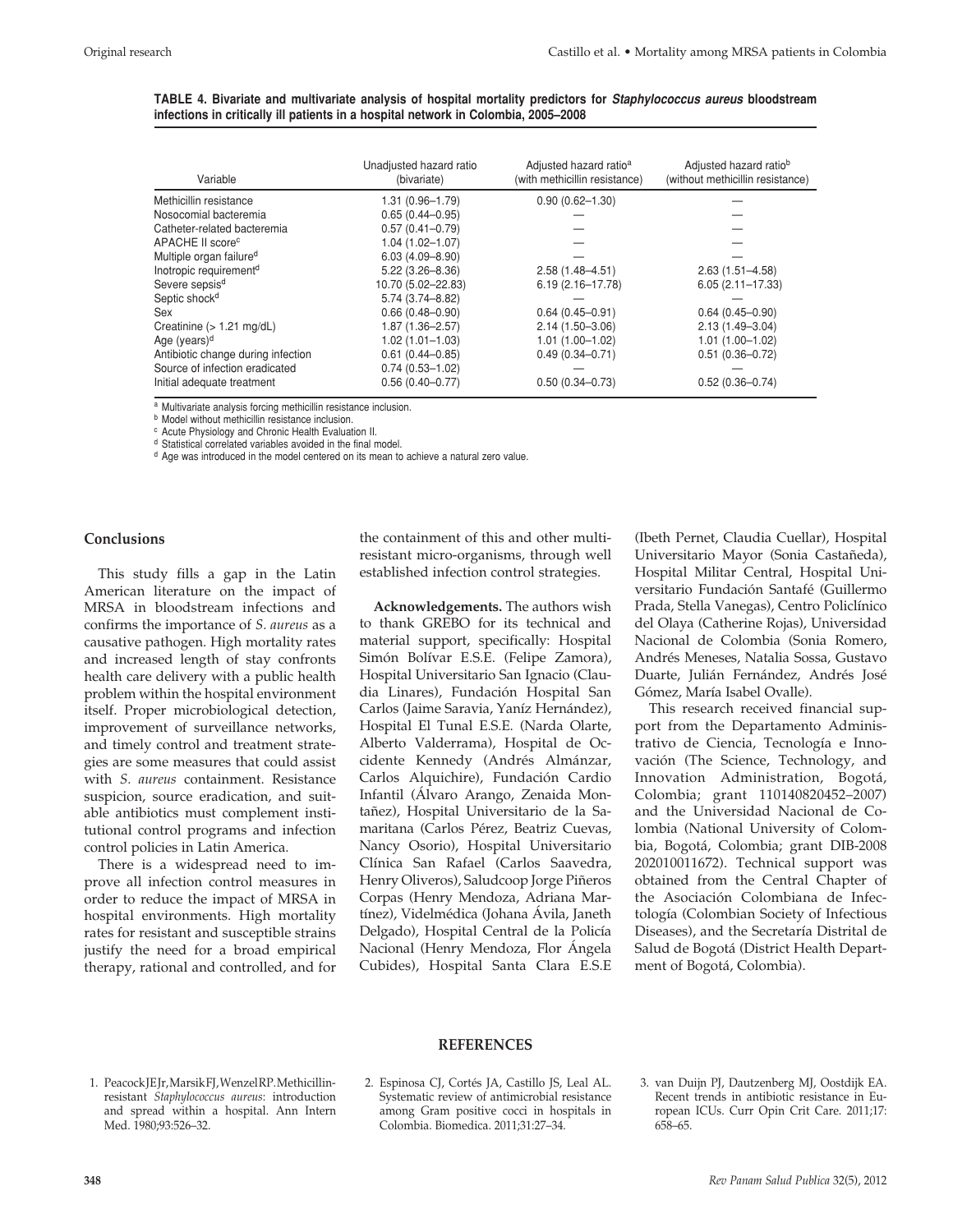- 4. Leal AL, Eslava-Schmalbach J, Alvarez C, Buitrago G, Méndez M; Grupo para el Control de la Resistencia Bacteriana en Bogotá. Endemic tendencies and bacterial resistance markers in third-level hospitals in Bogotá, Colombia. Rev Salud Publica (Bogota). 2006;8 suppl 1;59–70.
- 5. Shorr AF. Epidemiology and economic impact of meticillin-resistant *Staphylococcus aureus*: review and analysis of the literature. Pharmacoeconomics. 2007;25:751–68.
- 6. Harbarth S, Rutschmann O, Sudre P, Pittet D. Impact of methicillin resistance on the outcome of patients with bacteremia caused by *Staphylococcus aureus*. Arch Intern Med. 1998;158:182–9.
- 7. Cosgrove SE, Sakoulas G, Perencevich EN, Schwaber MJ, Karchmer AW, Carmeli Y. Comparison of mortality associated with methicillin-resistant and methicillin-susceptible *Staphylococcus aureus* bacteremia: a meta-analysis. Clin Infect Dis. 2003;36:53–9.
- 8. Cosgrove SE, Qi Y, Kaye KS, Harbarth S, Karchmer AW, Carmeli Y. The impact of methicillin resistance in *Staphylococcus aureus* bacteremia on patient outcomes: mortality, length of stay, and hospital charges. Infect Control Hosp Epidemiol. 2005;26:166–74.
- 9. Rubio-Terrés C, Garau J, Grau S, Martinez-Martinez L, Cast of Resistance Study group. Cost of bacteraemia caused by methicillinresistant vs. methicillin-susceptible *Staphylococcus aureus* in Spain: a retrospective cohort study. Clin Microbiol Infect 2010;16: 722–8.
- 10. van Hal SJ, Jensen SO, Vaska VL, Espedido BA, Paterson DL, Gosbell IB. Predictors of mortality in *Staphylococcus aureus* Bacteremia. Clin Microbiol Rev. 2012;25:362–86.
- 11. Kang CI, Song JH, Chung DR, Peck KR, Ko KS, Yeom JS, et al.; Asian Network for Surveillance of Resistant Pathogens (ANSORP) Study Group. Clinical impact of methicillin resistance on outcome of patients with *Staphylococcus aureus* infection: a stratified analysis according to underlying diseases and sites of infection in a large prospective cohort. J Infect. 2010;61:299–306.
- 12. Rello J, Ricart M, Mirelis B, Quintana E, Gurgui M, Net A, et al. Nosocomial bacteremia in a medical-surgical intensive care unit: epidemiologic characteristics and factors influencing mortality in 111 episodes. Intensive Care Med. 1994;20:94–8.
- 13. Blot SI, Vandewoude KH, Hoste EA, Colardyn FA. Outcome and attributable mortality in critically ill patients with bacteremia involving methicillin-susceptible and methicillin-resistant *Staphylococcus aureus*. Arch Intern Med. 2002;162:2229–35.
- 14. Harbarth S, Ferrière K, Hugonnet S, Ricou B, Suter P, Pittet D. Epidemiology and prognostic determinants of bloodstream infections in surgical intensive care. Arch Surg. 2002;137:1353–9.
- 15. Thompson DS. Methicillin-resistant *Staphylococcus aureus* in a general intensive care unit. J R Soc Med. 2004;97:521–6.
- 16. Gastmeier P, Sohr D, Geffers C, Behnke M, Daschner F, Rüden H. Mortality risk factors with nosocomial *Staphylococcus aureus* infec-

tions in intensive care units: results from the German Nosocomial Infection Surveillance System (KISS). Infection. 2005;33:50–5.

- 17. Oztoprak N, Cevik MA, Akinci E, Korkmaz M, Erbay A, Eren SS, et al. Risk factors for ICU-acquired methicillin-resistant *Staphylococcus aureus* infections. Am J Infect Control. 2006;34:1–5.
- 18. Thompson DS, Workman R, Strutt M. Contribution of acquired meticillin-resistant *Staphylococcus aureus* bacteraemia to overall mortality in a general intensive care unit. J Hosp Infect. 2008;70:223–7.
- 19. Ho KM, Robinson JO. Risk factors and outcomes of methicillin-resistant *Staphylococcus aureus* bacteraemia in critically ill patients: a case control study. Anaesth Intensive Care. 2009;37:457–63.
- 20. Ibrahim EH, Sherman G, Ward S, Fraser VJ, Kollef MH. The influence of inadequate antimicrobial treatment of bloodstream infections on patient outcomes in the ICU setting. Chest. 2000;118:146–55.
- 21. Schramm GE, Johnson JA, Doherty JA, Micek ST, Kollef MH. Methicillin-resistant *Staphylococcus aureus* sterile-site infection: The importance of appropriate initial antimicrobial treatment. Crit Care Med. 2006;34:2069–74.
- 22. Cortés JA, Garzón DC, Navarrete JA, Contreras KM. Impact of inappropriate antimicrobial therapy on patients with bacteremia in intensive care units and resistance patterns in Latin America. Rev Argent Microbiol. 2010;42:230–4.
- 23. Horan TC, Andrus M, Dudeck MA. CDC/ NHSN surveillance definition of health careassociated infection and criteria for specific types of infections in the acute care setting. Am J Infect Control. 2008;36:309–32.
- 24. Friedman ND, Kaye KS, Stout JE, McGarry SA, Trivette SL, Briggs JP, et al. Health care– associated bloodstream infections in adults: a reason to change the accepted definition of community-acquired infections. Ann Intern Med. 2002;137:791–7.
- 25. Carmeli Y, Troillet N, Karchmer AW, Samore MH. Health and economic outcomes of antibiotic resistance in Pseudomonas aeruginosa. Arch Intern Med. 1999;159:1127–32.
- 26. Knaus WA, Draper EA, Wagner DP, Zimmerman JE. APACHE II: a severity of disease classification system. Crit Care Med. 1985;13:818–29.
- 27. Craven DE, Kunches LM, Lichtenberg DA, Kollisch NR, Barry MA, Heeren TC, McCabe WR. Nosocomial infection and fatality in medical and surgical intensive care unit patients. Arch Intern Med. 1988. May;148(5):1161–8.
- 28. Charlson ME, Pompei P, Ales KL, MacKenzie CR. A new method of classifying prognostic comorbidity in longitudinal studies: development and validation. J Chronic Dis. 1987;40:373–83.
- 29. Levy MM, Fink MP, Marshall JC, Abraham E, Angus D, Cook D, et al.; SCCM/ESICM/ ACCP/ATS/SIS. 2001 SCCM/ESICM/ACCP/ ATS/SIS International Sepsis Definitions Conference. Crit Care Med. 2003;31:1250–6.
- 30. Clinical and Laboratory Standards Institute. Performance standards for antimicrobial susceptibility testing; 19th informational supple-

ment. Wayne, PA: Clinical and Laboratory Standards Institute; 2009.

- 31. Rabe-Hesketh S. A handbook of statistical analyses using Stata. Third ed. Boca Raton: CRC Press; 2004.
- 32. Gastmeier P, Sohr D, Geffers C, Behnke M, Rüden H. Risk factors for death due to nosocomial infection in intensive care unit patients: findings from the Krankenhaus Infections Surveillance System. Infect Control Hosp Epidemiol. 2007;28:466–72.
- 33. Ammerlaan H, Seifert H, Harbarth S, Brun-Buisson C, Torres A, Antonelli M, et al.; European Practices of Infections with *Staphylococcus aureus* (SEPIA) Study Group. Adequacy of antimicrobial treatment and outcome of *Staphylococcus aureus* bacteremia in 9 Western European countries. Clin Infect Dis. 2009;49:997–1005.
- 34. Marchaim D, Kaye KS, Fowler VG, Anderson DJ, Chawla V, Golan Y, et al. Case-control study to identify factors associated with mortality among patients with methicillin-resistant *Staphylococcus aureus* bacteraemia. Clin Microbiol Infect. 2010;16:747–52.
- 35. Alvarez Lerma F, Palomar M, Insausti J, Olaechea P, Cerdá E, Sánchez Godoy J, et al.; Grupo de Estudio Nacional de Vigilancia de Infección Nosocomial en UCI. Infecciones nosocomiales por *Staphylococcus aureus* en pacientes críticos en unidades de cuidados intensivos. Med Clin (Barc). 2006;126:641–6.
- 36. Wang FD, Chen YY, Chen TL, Lin YT, Fung CP. Risk factors and mortality of nosocomial infections of methicillin-resistant *Staphylococcus aureus* in an intensive care unit. J Crit Care. 2011;26:82–8.
- 37. Alberti C, Brun-Buisson C, Goodman SV, Guidici D, Granton J, Moreno R, et al. European Sepsis Group. Influence of systemic inflammatory response syndrome and sepsis on outcome of critically ill infected patients. Am J Respir Crit Care Med. 2003;168:77–84.
- 38. Combes A, Luyt CE, Trouillet JL, Nieszkowska A, Chastre J. Gender impact on the outcomes of critically ill patients with nosocomial infections. Crit Care Med. 2009;37:2506–11.
- 39. Moreno CA, Rosenthal VD, Olarte N, Gomez WV, Sussmann O, Agudelo JG, et al. Deviceassociated infection rate and mortality in intensive care units of 9 Colombian hospitals: findings of the International Nosocomial Infection Control Consortium. Infect Control Hosp Epidemiol. 2006;27:349–56.
- 40. Alvarez CA, Yomayusa N, Leal AL, Moreno J, Mendez-Alvarez S, Ibañez M, et al. Nosocomial infections caused by community-associated methicillin-resistant *Staphylococcus aureus* in Colombia. Am J Infect Control. 2010;38:315–8.
- 41. Rodríguez-Noriega E, Seas C, Guzmán-Blanco M, Mejía C, Alvarez C, Bavestrello L, et al. Evolution of methicillin-resistant *Staphylococcus aureus* clones in Latin America. Int J Infect Dis. 2010;14:e560–6.

Manuscript received on 10 April 2011. Revised version accepted for publication on 1 July 2012.